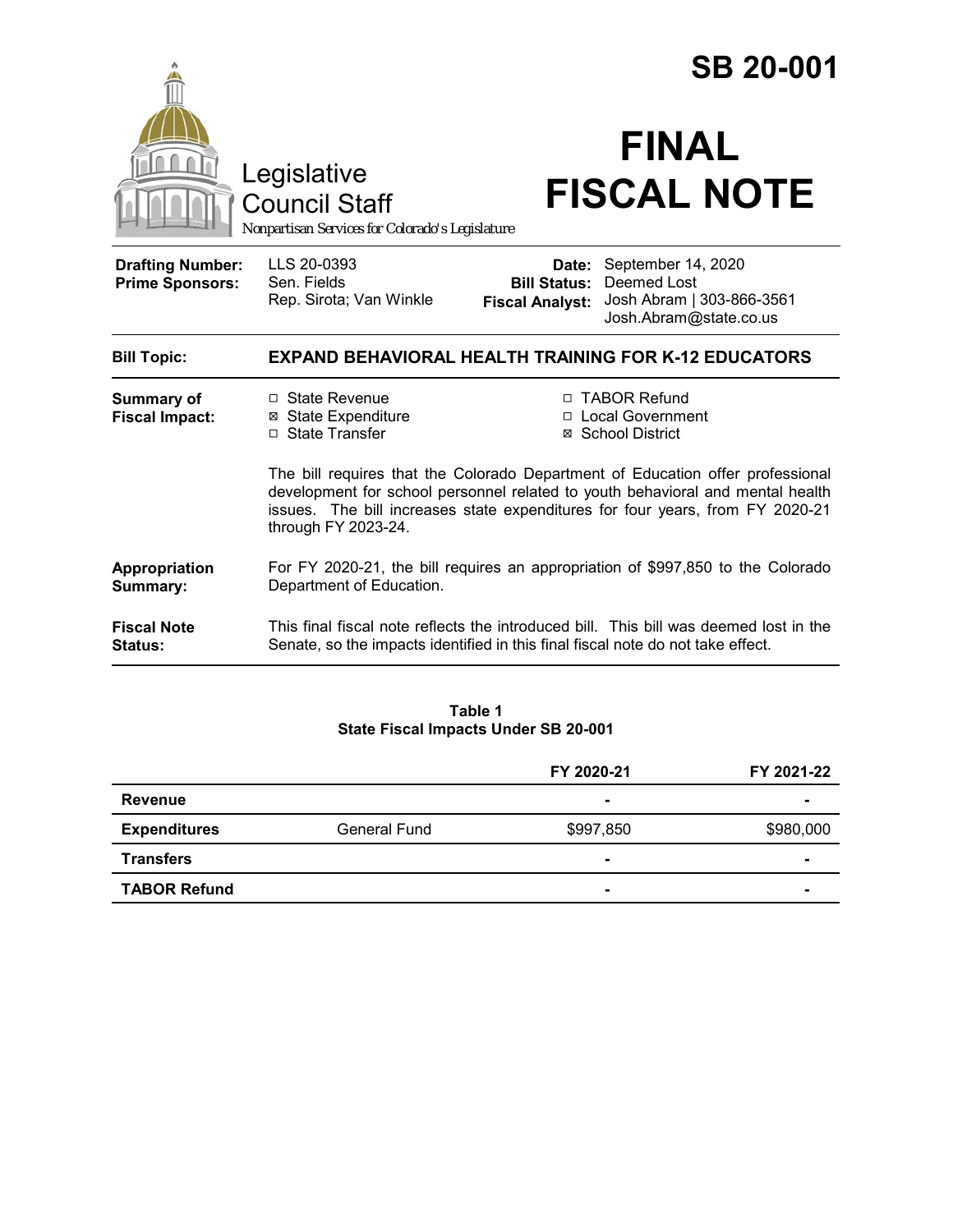September 14, 2020

## **Summary of Legislation**

The bill requires that the Colorado Department of Education (CDE) offer a train-the-trainer program for employees of local education providers (LEPs) to prepare participants to teach a youth behavioral and mental health training course to other employees. The program must be designed to improve overall school climate and promote youth behavioral and mental health. Participation in the program is voluntary; neither the CDE nor an LEP may compel an employee to participate.

The CDE may enter into an agreement with an outside organization to provide the training program if that organization has experience providing evidence-based youth behavioral and mental health train-the-trainer programs. CDE must evaluate the effectiveness of the program and include a summary of the evaluation and any recommendations for program changes in the department's annual SMART Act presentation to the education committees of reference of the state legislature.

The bill requires that the General Assembly annually appropriate up to \$1.0 million in each fiscal year for the program. The bill is repealed June 30, 2024

## **Data and Assumptions**

The cost estimate in the State Expenditures section is based on the following data and assumptions:

- According to research conducted by the CDE, train-the trainer programs meeting the bill's requirements vary in cost from \$1,000 to \$2,500 per participant.
- Demand for professional development related to youth behavioral health exceeds supply across the state and locally, when offered.
- Some existing train-the-trainer programs related to youth behavioral health include: Youth Mental Health First Aid (\$1,000 per participant) and Neurosequential Model of Trauma-Informed Care (\$2,000 per participant).
- Anticipated annual demand for this type of professional development range from 1,000 to 1,500 school-based employees each year.
- This fiscal note assumes 650 annual participants for train-the-trainer behavioral health programs in the first two fiscal years.
- Following FY 2021-22, train-the-trainer programs may experience less demand as the trainers deliver these professional development programs in schools and districts.

#### **State Expenditures**

Beginning in FY 2020-21, the bill is expected to increase state General Fund expenditures by about \$1.0 million annually. New expenditures are displayed in Table 2 and discussed below.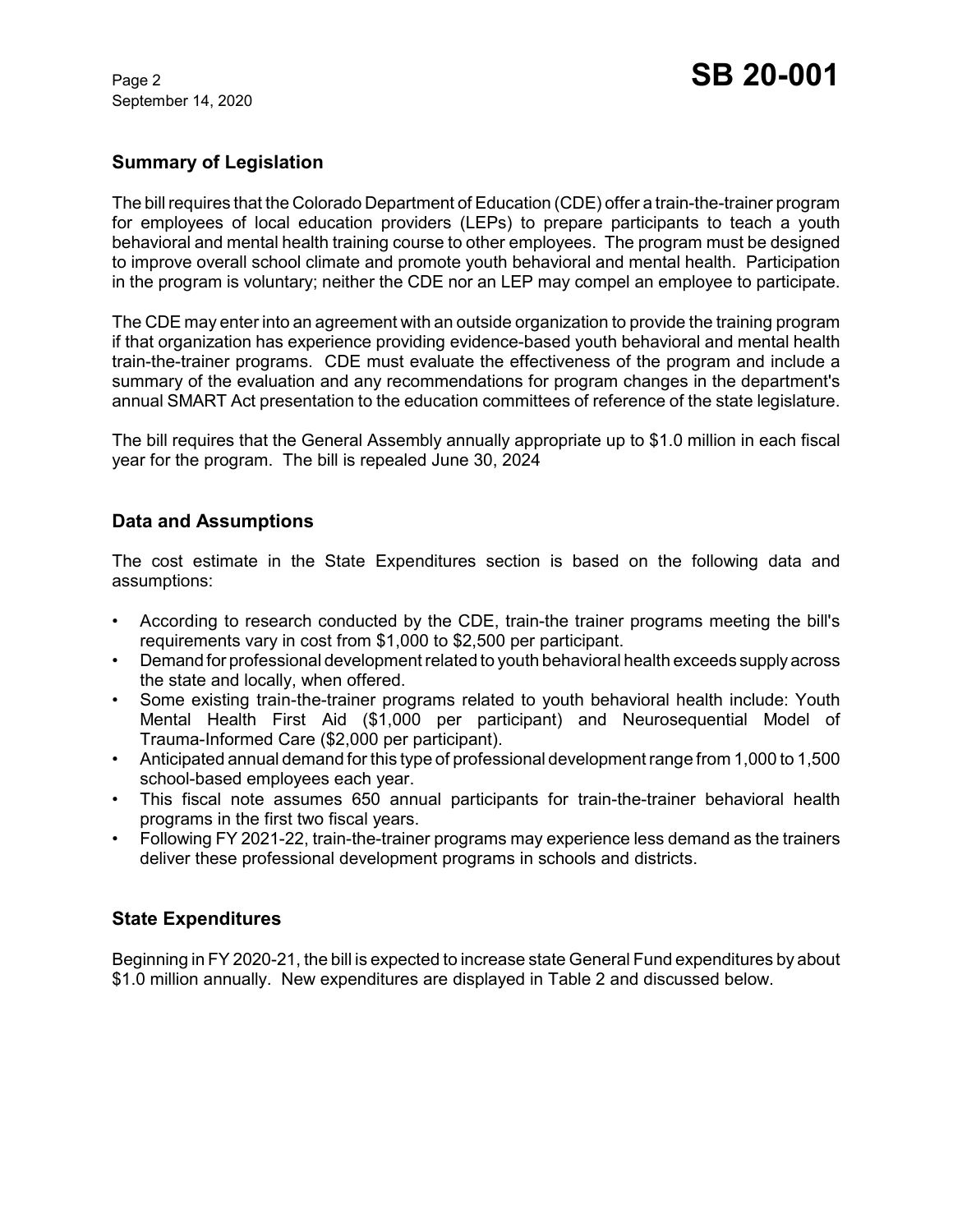**Table 2 Expenditures Under SB 20-001**

|                                      | FY 2020-21 | FY 2021-22 |
|--------------------------------------|------------|------------|
| <b>Department of Education</b>       |            |            |
| Administrative Costs - RFP           | \$17,850   | -          |
| Train-the-Trainer Programs           |            |            |
| Mental Health First Aid              | \$280,000  | \$280,000  |
| Neurosequential Trauma-Informed Care | \$700,000  | \$700,000  |
| Total Cost                           | \$997,850  | \$980,000  |

**Colorado Department of Education.** As discussed in the Data and Assumptions section, initial costs for CDE to contract for and provide train-the-trainer programs are expected to increase state expenditures for the department in the following areas:

- **•** *Administrative costs request for proposals (RFP).* Selecting outside organizations to provide professional development is anticipated to increase costs in the CDE to execute the RFP process and manage the vendor contracts. The average hourly rate for program staff in the purchasing department is estimated at \$51 per hour (salary and benefits), and the average RFP takes about two months (350 hours) to process for a total of \$17,850 in FY 2020-21 only.
- *Professional development for LEPs.* Paying the participant fee for professional development is the largest cost component of the bill. Assuming 650 participants annually across the two known train-the-trainer programs providing professional development in behavioral health issues, costs increase at CDE by about \$980,000 annually.

## **School District Impact**

Schools and districts that choose to accept professional development from the department also have expenses to provide professional development days for staff, including in some cases the cost to employ substitutes for missed instructional days.

#### **Effective Date**

The bill was deemed lost in the Senate on June 16, 2020.

## **State Appropriations**

For FY 2020-21, the bill requires a General Fund appropriation of \$997,850 to the Colorado Department of Education.